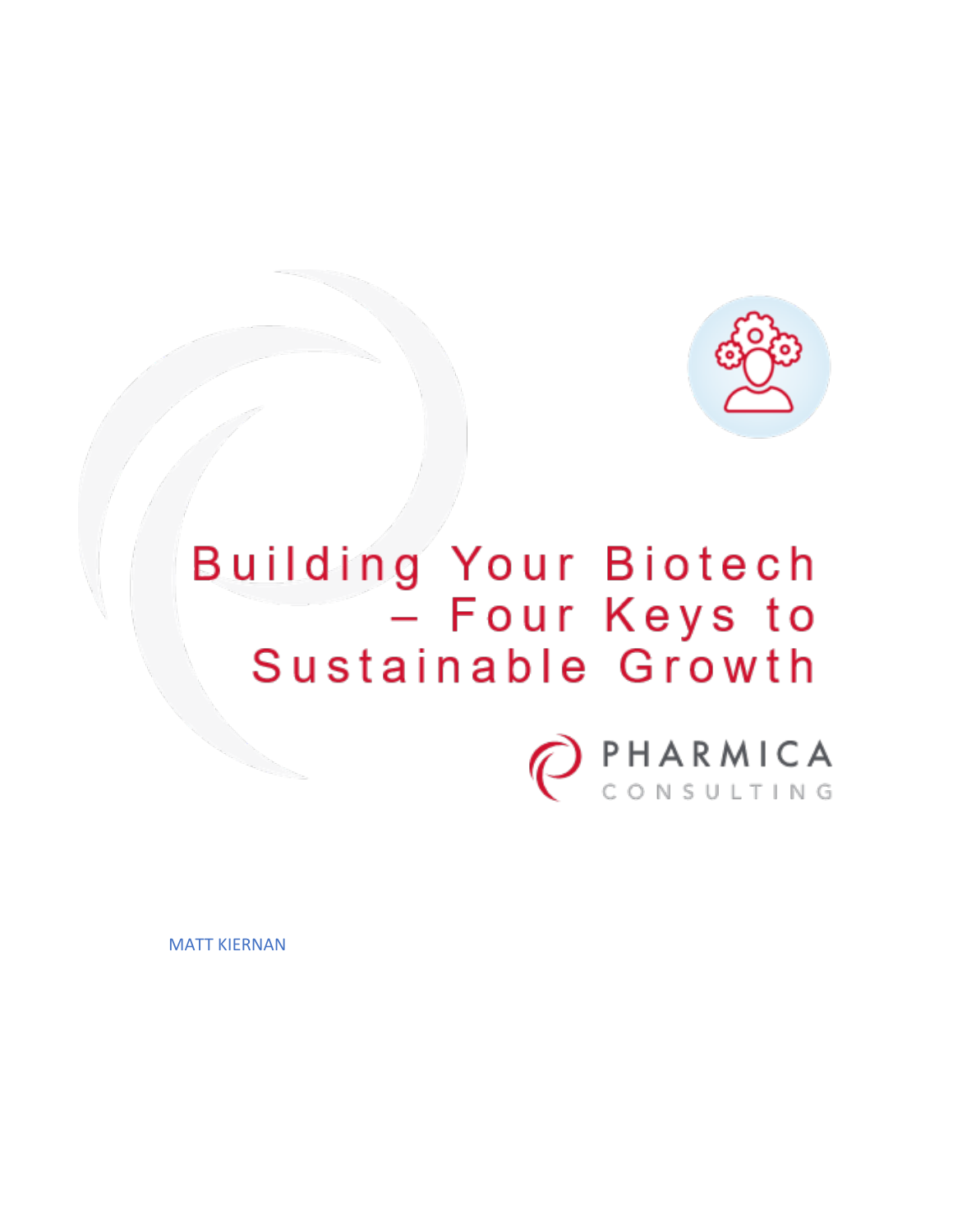

# Contents

| 1.        |  |  |  |
|-----------|--|--|--|
| 2.        |  |  |  |
| 3.        |  |  |  |
| 4.        |  |  |  |
| 5.        |  |  |  |
|           |  |  |  |
| $\bullet$ |  |  |  |
| $\bullet$ |  |  |  |
| $\bullet$ |  |  |  |
| $\bullet$ |  |  |  |
|           |  |  |  |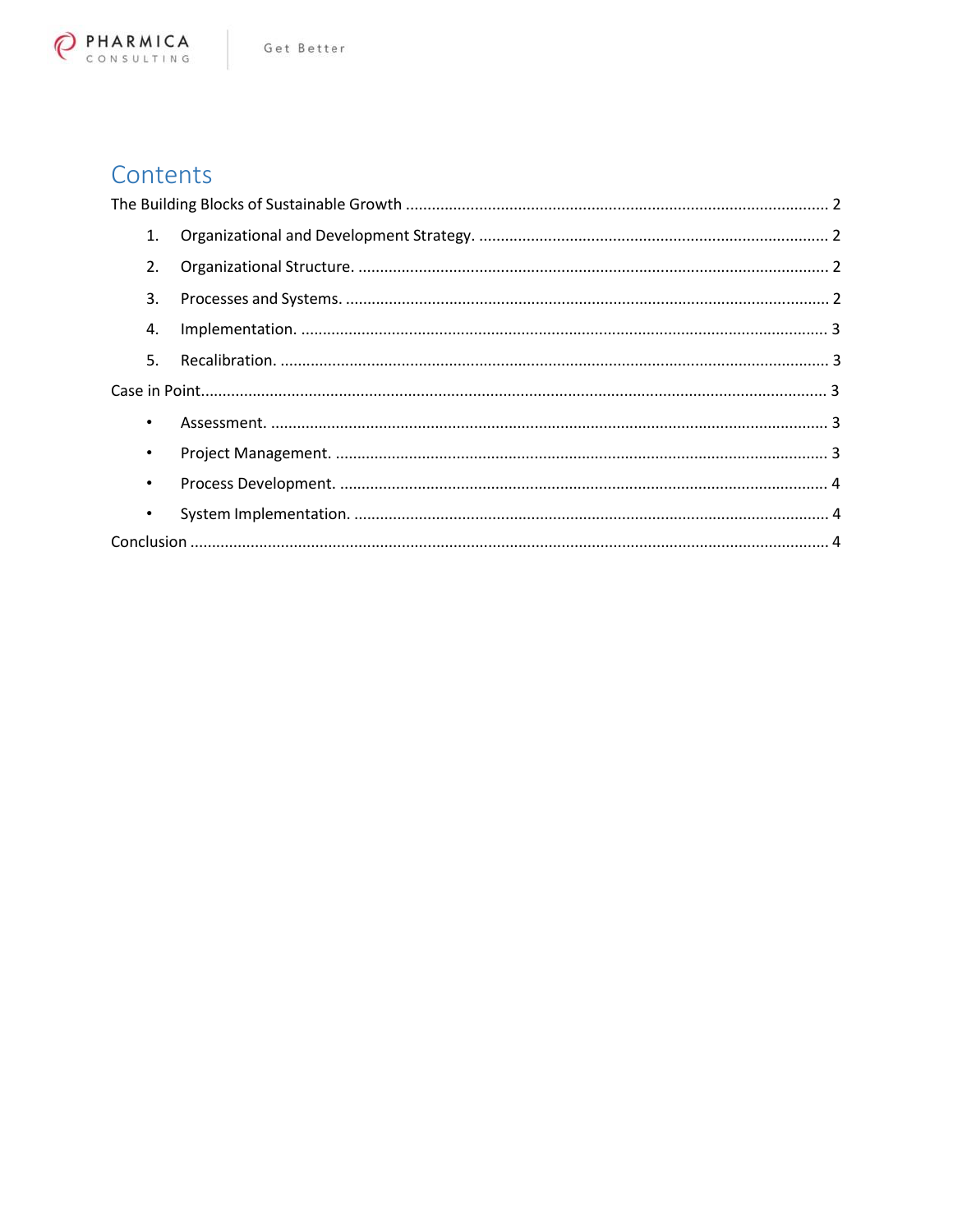

#### Overview

In their early days, many biotech startups operate with what can best be described as "organized chaos." These companies often have a core team of employees who are stretched thin—not only managing trials but also selecting CROs, working with sites and writing protocols. Lean, mean, and highly committed to the company's success, this core team will do just about anything required to get the job done in clinical development.

At first, that approach works well: It's nimble. It's focused. It's the right fit for that phase of the company's evolution. Over time, however, organized chaos can give way to a chaotic organization. A lack of strategy and structure can cause confusion, anxiety, and stress for newly hired employees—while constraining the company's ability to achieve clinical and commercial success.

In working with biotech startups, Pharmica Consulting has observed that many reach this tipping point after hiring a new senior executive— VP of Research & Development, COO or even CEO. As these new executives settle in, they notice:

- Inefficient teams
- Lack of project management resources and/or lack of emphasis on formal project management processes
- Chaos among new hires
- Missed timelines
- Excessive CRO spend
- Overwhelmed HR team
- IT team challenged to understand business needs
- IT resources overwhelmed with basic infrastructure needs
- Lack of cross-functional collaboration at both the VP and team levels

#### *Overheard in Your Halls?*

*"I don't know what's expected of me."*

*"I don't know how to do my job here."*

*"What's the company strategy, and how does my function fit within it?"*

*"Doing everything in spreadsheets just isn't working."*

*"I don't know where to find information or who to ask…"*

*"This company seems to lack a strong culture."*

*"We need to recruit and retain great talent. What's our value proposition to employees?"*

*"Are our CRO partnerships expensive or inefficient?"*

Often these executives recognize the need for a more formal approach, including greater discipline in implementing and maintaining core functions. By assessing the organization, leaders can determine which functions are strong, which are weak and which are non-existent.

In prior projects, Pharmica Consulting has identified the following patterns of functional maturity within growing biotechs: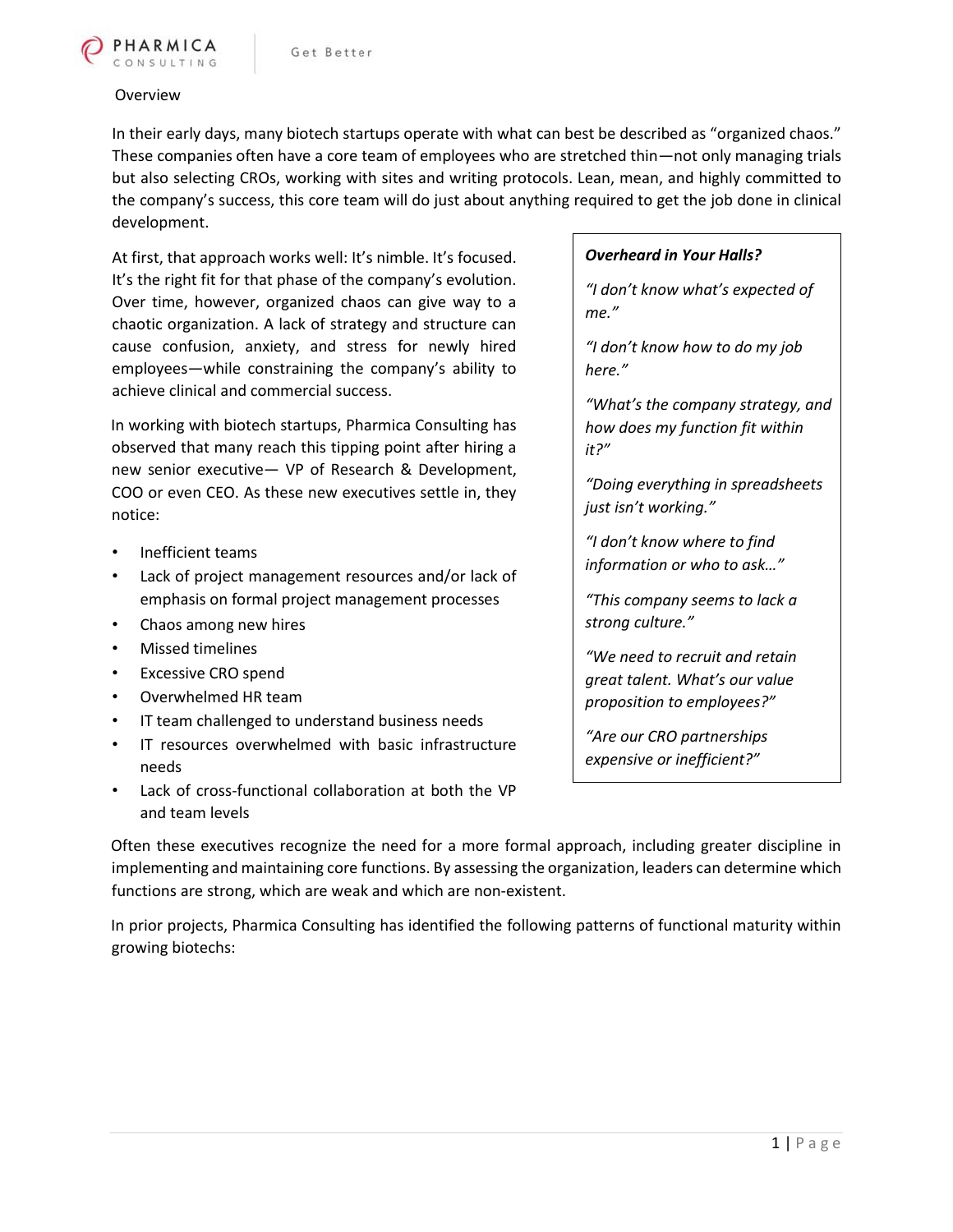| <b>Functional Area</b>                                                                 | <b>Functional Comments</b>                                                                                                                                                                                     |
|----------------------------------------------------------------------------------------|----------------------------------------------------------------------------------------------------------------------------------------------------------------------------------------------------------------|
| Clinical-including Clinical Operations,<br>Data Management, Statistics, and<br>Writing | Study teams typically not defined or effective. Lack of<br>processes, data, and organization.                                                                                                                  |
| Commercial-including Sales and<br><b>Medical Affairs</b>                               | Need to ramp up quickly. Often need specialty experience<br>and lack experience on market access. May need systems for<br>approved content for MSL/sales people.                                               |
| Finance                                                                                | Immature functional and project budgets. Poor accrual<br>forecasting. Often do not trust numbers from Clinical.                                                                                                |
| IT                                                                                     | Often lack strategy and clear articulation of IT services that<br>will/will not be provided. Unable to increase user adoption<br>of systems.                                                                   |
| Medical/Clinical                                                                       | May be reluctant to give up control and decision making.                                                                                                                                                       |
| Procurement                                                                            | Completed by resources who lack experience. Inadequate or<br>non-existent procurement standards.                                                                                                               |
| <b>Project Management</b>                                                              | Function either does not exist or is too tactical. Not viewed<br>as the "business" leader with the project leader as the<br>"science" leader. Services are undefined. Lack respect<br>within the organization. |
| <b>Regulatory Affairs</b>                                                              | Lack regulatory strategy and ability to guide teams on<br>program strategy. Struggle with eCTD.                                                                                                                |

## The Building Blocks of Sustainable Growth

To transform many of these growing pains into a sustainable growth plan, Pharmica Consulting recommends that biotech focus on five areas:

- 1. Organizational and Development Strategy. How many compounds do you foresee in your company's pipeline? Will you purchase the assets? Which indications do you target? How many trials? What countries should you file in? Will the trials be fully outsourced? Or, will monitoring be outsourced but data management kept in-house?
- 2. Organizational Structure. With a development strategy in hand, the next order of business is crafting a rough organizational structure. Will you invest in study managers or a project management group? Will you invest in a strong team culture? Do you invest in employees or use contractors? What services will each organization perform?
- 3. Processes and Systems. Develop processes and systems that align to your organizational structure and goals. This area is where many companies become chaotic and inefficient. Often, biotechs have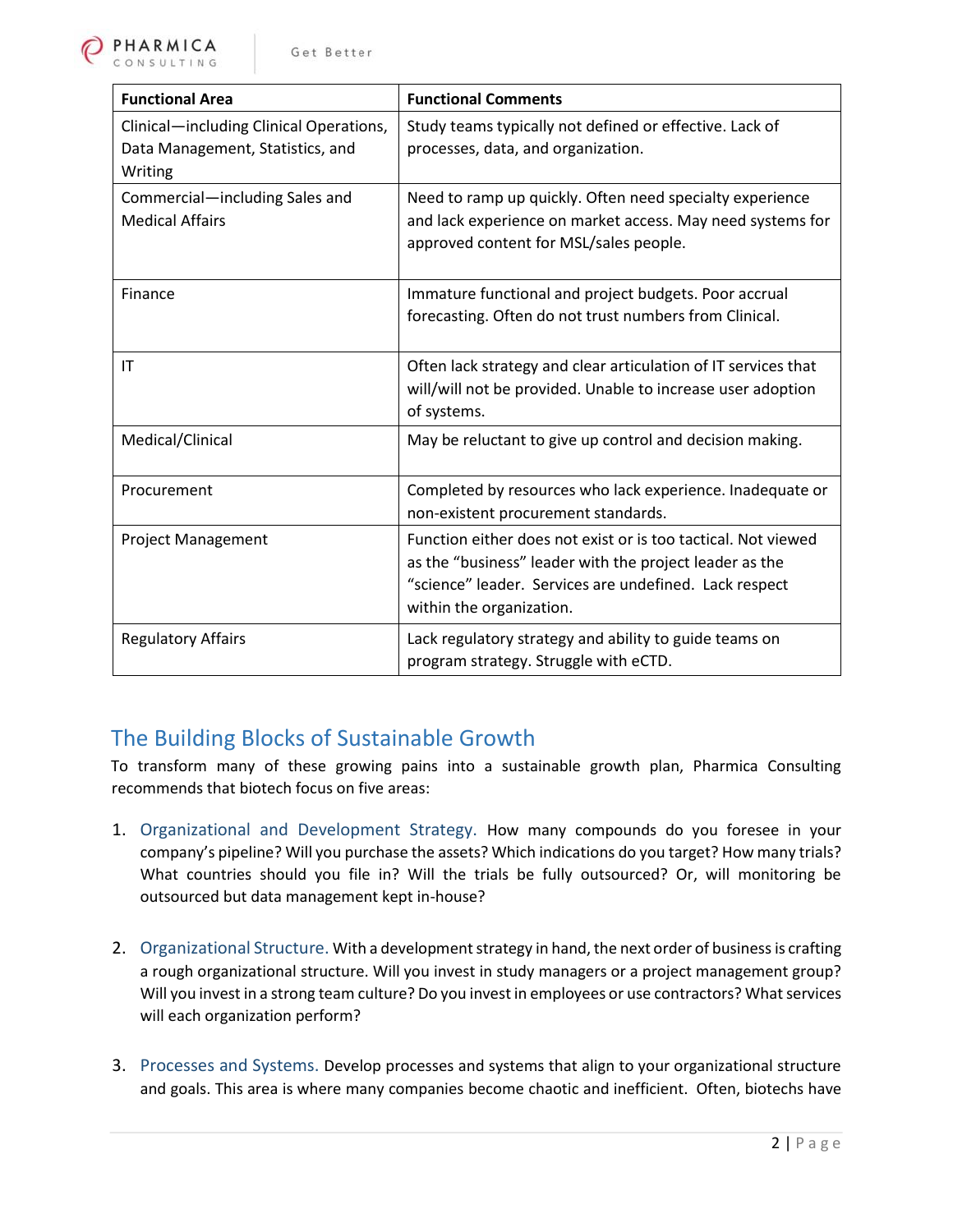more software and hardware than they really need—particularly if a company plans to outsource all trials. CRO partners should be able to access SharePoint in the cloud to share work completed on trials or to manage an electronic trial master file (eTMF). Meanwhile, employees should be managing the electronic common technical document (eCTD) in the cloud.

Smaller companies, in particular, should explore Microsoft Office 365—the cloud-based version of the popular business software suite. Not only is it inexpensive, but the cloud-based version also reduces the burden on an internal IT organization.

- 4. Implementation. Once processes and systems are designed, work with teams to implement them. After all, your teams are where work should happen—with the project leader and project manager helping team members through issue resolution. Too often, discord between project and functional leaders results in significant dysfunction among teams. Implementing processes at the study, program, and portfolio level—with clearly defined roles and responsibilities—will provide structure for how people should work at each phase of a study. Please note, however, that it's not just about *documenting* roles and responsibilities. Often what is needed first is a meaningful conversation with a third-party consultant who can listen and coach, helping ensure consistency of processes and systems across teams.
- 5. Recalibration. Since executives and organizations rarely achieve all of their goals on the first try, this step may be the most important. Strategy is about making a choice and applying resources to that choice. But strategy does not stop there. Your also need a mechanism for asking this simple question: "How are we doing?" Every organization should address that question an annual basis, with smaller recalibrations happening on a quarterly basis.

## Case in Point

Frustrated by missed timelines, the COO of a 200-employee biotech company turned to Pharmica Consulting for project management help. From our experience with other growing firms, we quickly identified the likely culprits: a culture of dysfunctional teams, improper use of systems, too many assumptions, and too little documentation—along with project managers who were note takers, not leaders, and new hires who were ill informed about how to work effectively within the company.

Pharmica Consulting recommend the following remediation:

- Assessment. In the first phase, Pharmica conducted one-to-one and small-group interviews, immediately engaging employees in the change process. The findings of this critical phase also formed the basis for the go-forward plan. The key point here is prioritization. Typically companies fall so far behind that it is critical to determine which projects produce the most value in the shortest amount of time.
- Project Management. We recommended development of a project management organization characterized by project leaders who understand not just clinical development but also change management. Pharmica also helped develop tools for planning—including a simple, table-based Microsoft Word document in which teams had to concisely and consistently describe their